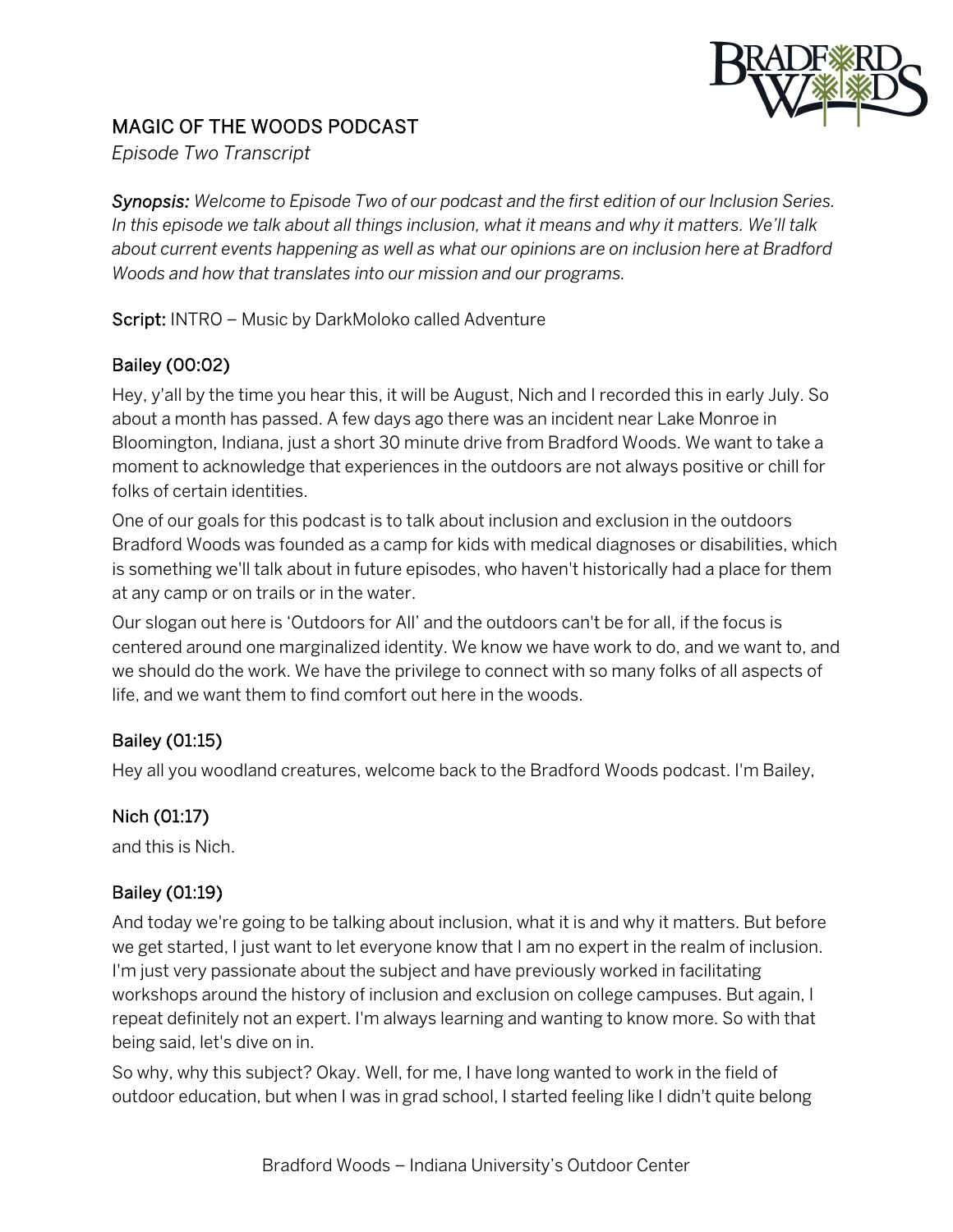

because everybody around me in my internship was a man. I was one of the very few folks who was not a guy and as someone who identifies as

queer and doesn't look like a person on the binary spectrum of gender, there are times when I don't really feel safe in the woods.

Bradford Woods is such a great place to be for folks who don't feel like the outdoors are a welcoming space for them, because we want everybody to feel at home here, we do this by hosting specific camps for kids and adults who have some type of disability or medical diagnosis and strive to give them the best camp experience in the world.

So Nich, when I say inclusion, what are some things that come to your mind?

## Nich (03:00)

Yes, so you send me the script a while ago and I took a look at my little question. Um, and it was hard for me to answer it because obviously when you say inclusion it's Oh, well we just include everyone, but it's really more than that to me. Um, so it's not just designing a building that everyone can access or adapting a program so everyone can participate. It's creating a culture where folks, no matter who they are, who they identify as, or how they get around are treated and cared for exactly the same. It's both physical and mental to me. So it's not just, Oh, we put in a ramp. So when you say inclusion, some things that come to mind are having the ability to be yourself in a space and feel safe and accepted in that space. It's the intentional act of having the means to include everyone, whether it be a business, a library, doing an activity, playing a sports game ball, whatever those are, or like us here at a camp or in the outdoors.

## Bailey (04:22)

Yeah and I think for me, when I hear you say those things, I love and appreciate that. And my hope is that here at Bradford Woods, we welcome that difference. Not just accept or support, but we welcome that difference. Yes, we definitely do. Yeah. Sweet.

So what exactly is inclusion? So let me give you a definition. The Institute for community inclusion defines inclusion as all people, regardless of their abilities, disabilities or health care needs have the right to one, be respected and appreciated as valuable members of their community to participate in recreational activities in neighborhoods, settings, three, work at jobs in the community that pay a competitive wage and have careers that use their capacities to the fullest and attend general education classes with peers from preschool through college and beyond for continuing education. Again, this specific definition is very much focused around ability. So inclusion beyond just ability means anyone, regardless of all, identities, race, gender, socioeconomic status ability, nation of oranges, first language, sexual orientation, anything else like anything that feels like they can be out in the woods without worry. Does that make sense?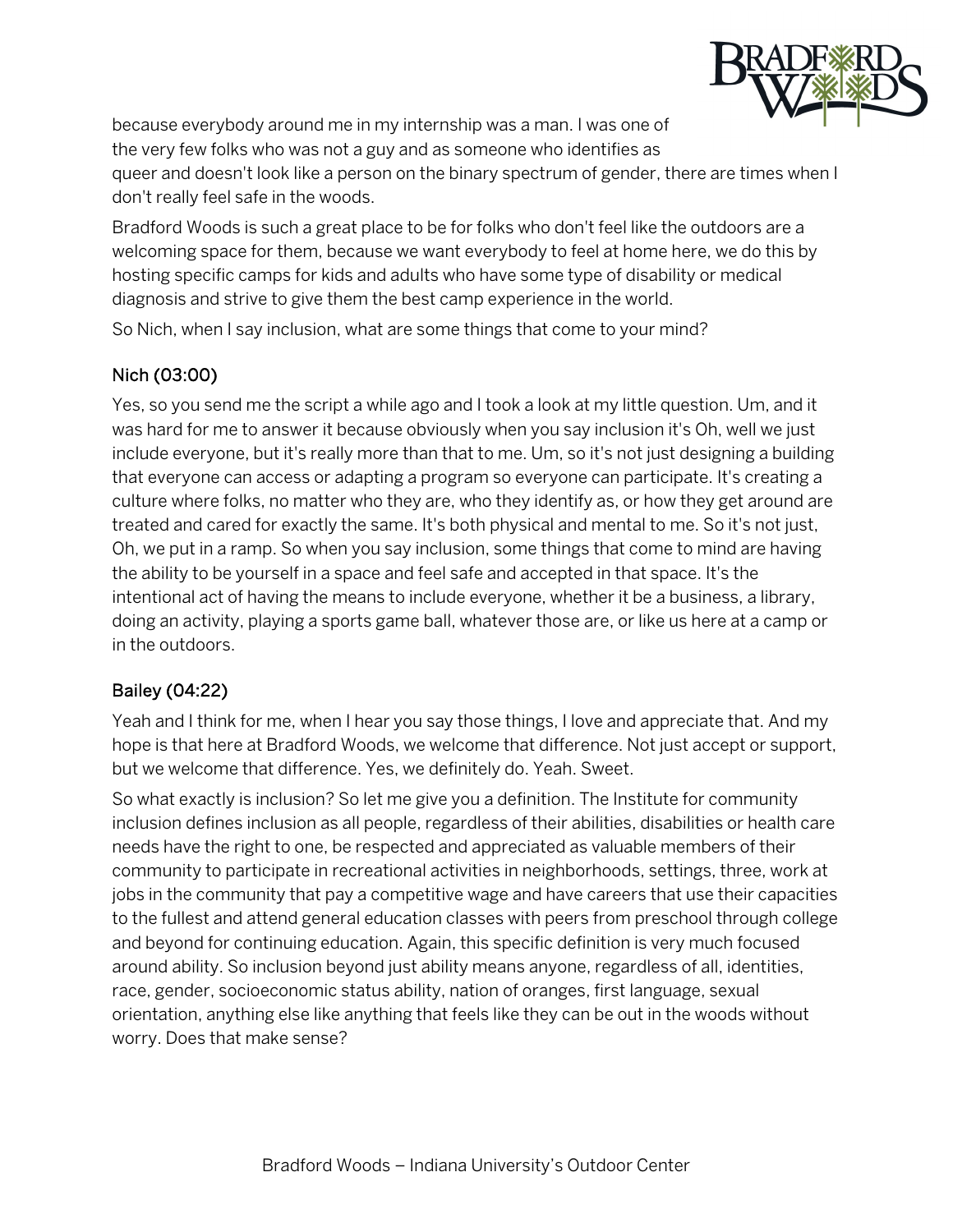

#### Nich (05:53)

It does.

### Bailey (05:57)

The big question is right now. Why does it matter?

And I know we both struggle with this cause we, we know our hearts and our guts say well, because it does.

### Nich (06:24)

It does matter.

### Bailey (06:26)

It absolutely matters. And it's hard to convey that for me, the outdoors are these wide open spaces. Thanks Dixie chicks. And they shouldn't be limited to folks or only used by folks with the monetary means to do so who can buy the equipment who can go off on a whim at any point in their time, or for folks not to go because of the color of their skin or their gender or how they express themselves because they don't feel safe.

So my challenge is, if you're asking yourself why it matters, think about a joyous moment you've had in the outdoors, that feeling what you were doing. If you were with people, if you were by yourself, if you know that joy, you know, how special one Bradford Woods is, but two in the overall concept of outdoors, you know, that feeling, you know, that feeling of, Oh, this is serenity, I'm challenging myself or I'm relaxing and I'm just in a good, solid space. Well, we want that for everyone. Some people don't always feel that. I know. I haven't always felt that like there's been times when I've been camping and I'm very anxious about either disperse camping. Is anybody going to like, come by that? I don't know, hope not. Or if I'm in a designated camping spot, like who's going to be next to me, what are they going to be doing? Am I okay here? Those are things that crossed my mind as a queer person and as a nonbinary person or somebody who doesn't identify as a man.

So this brings it back to Bradford Woods. We're going to take it from personal to the Bradford Woods perspective. We can say that it matters, but on some level it doesn't quite mean anything if we don't have plans to do something about it. And I think Nich and I both know that we're very fortunate to work at Bradford Woods and to feel loved and supported and accepted and welcomed and affirmed and all of these great things by our peers. And it's great. Like I know I love my job. Do you love your job?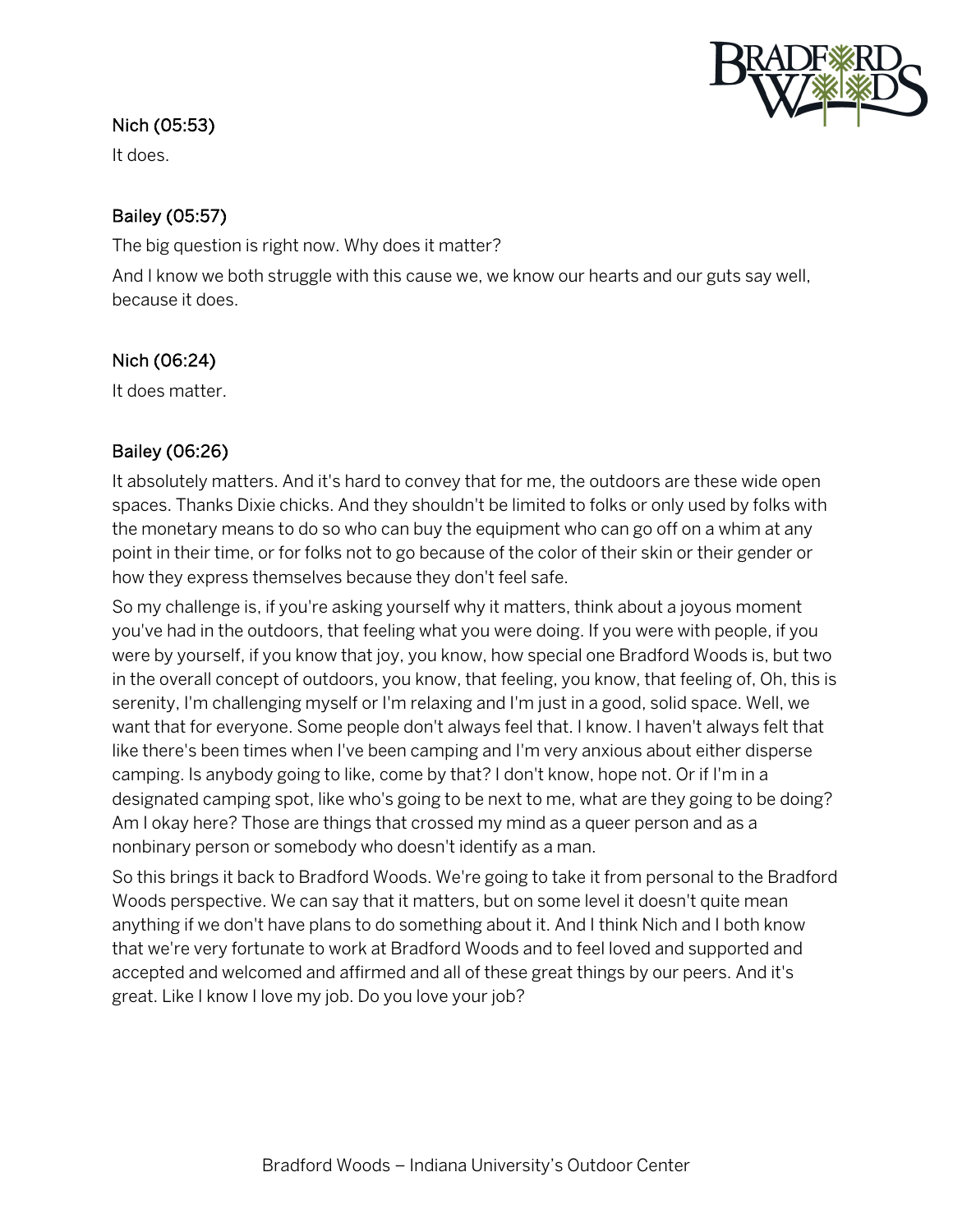

### Nich (08:51)

I sure do.

## Bailey (08:53)

Sure does. Um, but we know that we have a long way to go. These are conversations that we're having right now to kind of get everybody on the same baseline, to the same kind of understanding of what inclusion is, um, listing the facts of, well, here's our demographic, The majority of our staff are white. A lot of our programming staff are white folks with at least a bachelor's if not masters, right. That in and of itself is immense privilege. And the fact that we're at a camp year round that provides us healthcare, we know that we are so lucky to be in this space, but our summer camps are for folks who have disabilities.

Like we know that we're going to talk about that later and why that's important to have that specific environment for a group of folks who haven't had a typical camp experience. We'll get to that. But also coming out here requires some finances.

## Nich (10:05)

Yes, we, at least when I talked to our camp families, I let them know that we fully understand that going to a summer camp is a privilege. And that camp itself is a privilege because it is expensive and looking at our full pricing for cabs and pricing for other camps around the area. Um, I'm like when I have kids, I'm not sure if they're going to go to camp because for even a couple of days, um, I mean we're a week long camp, but even for a couple of days, there's camps out there that are 1200, \$1,500 for a three day camp. That's not even a week without my kids. So understanding that, that, that attending a camp is a privilege. Cause you do, you have to have them one the means to get to camp where we're about half an hour South of Indianapolis and an half an hour North of Bloomington. So not only is camp expensive, but they can't just take a bus to get to us here. So they have to have the means of transportation, but then also they just have to have the money and it's expensive to come to camp. So that in itself is an extreme privilege.

## Bailey (11:20)

Yeah. Um, and in my opinion, thankfully, our staff know that yes, they don't just sweep that under the rug. That is something that we are fully aware of and zero excuses made, but we have to clean our cabins. We need staff to do that. We have to buy supplies. We have to run camp in a safe manner. That means our course is being inspected. That means our buildings being inspected. That means having staff who are trained to do these things. So there's a lot that goes into it. And it's a 'both and' situation, which is something that we'll probably be, probably be saying throughout many, an episode of yes. And yes. And there's this. Yep. So acknowledging that it's not a polarity, it's messy.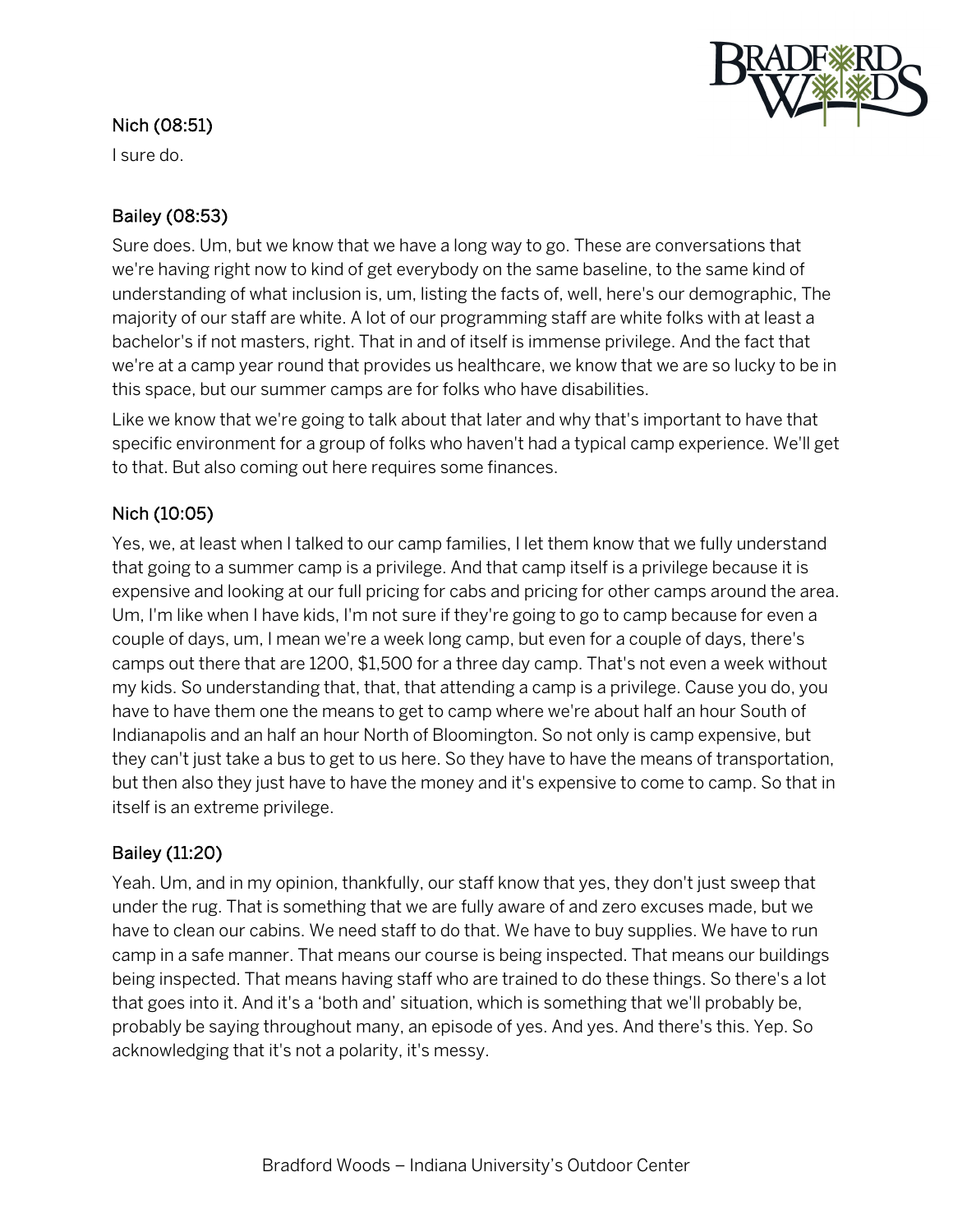

#### Nich (12:18)

Right. But I think that's one thing that's great about the staff here too. Is that again, as Bailey said, we recognize that and we acknowledge it as well, where we can then have that. Yes. And attitude where we know it, we understand it and then we try to do better about it. Um, but also tell everyone about it as well. So explain that. Yes, we get it, but this is what we have to do, but we also get it.

### Bailey (12:51)

Yeah. So there's the yes. And here it is. And here's why, and we get it. Like, it's just like we, we do. And it's hard. It's not, it's not an easy situation to be in. But again, luckily, thankfully our staff recognizes these things and recognition and awareness of our faults is that first step, you have to be aware that something isn't great to make it great. And so what we're working on now is how do we combat that?

So stay tuned for those specific action items. I know our leadership team is really digging into what that means and how to be a more welcoming and inclusive environment for folks who not necessarily even camp, but for retreats, for nonprofits who want to come out here and get away from the city or develop their team a little bit more. We want everybody to come out here.

But I do know some things that we're doing, we have a really cool grant that we got that, um, is for youth in Monroe County, Morgan County, a county, regardless, we have a really cool grant that is for folks who are deemed at risk. Again, a term that we'll probably talk about in future episodes, but that's anybody who by the system may not be set up for success, low income folks, um, is primarily the target that we see. Um, I would say, would you,

#### Nich (14:34)

Yes, I would agree. Yeah. And there are, I know like kids from the juvenile system that get recommended to Bradford Woods for that program. So yeah, they're just not that traditional schooling or life experience isn't set, hasn't set them up for success. Right. So those are the folks in the youth and the kids that we see through that program,

#### Bailey (15:01)

But yeah, in that grant pays for them to come. So that, that doesn't come out of their pocket. They just have to get here. Right. Which again is something that we know we need to address. And during COVID times we can't bus folks in, um, which is another big thing that we're experiencing right now. Welcome to the world of camping coven. Yes. It's great.

#### Nich (15:24)

Wild, wild world. Yes, sure. It is. Yes it is. But through that grant and having them come here, they have access to not only our staff, but the outdoors. And that's the biggest thing is that they come out here and they're away from home. They're just in again, it's barely talked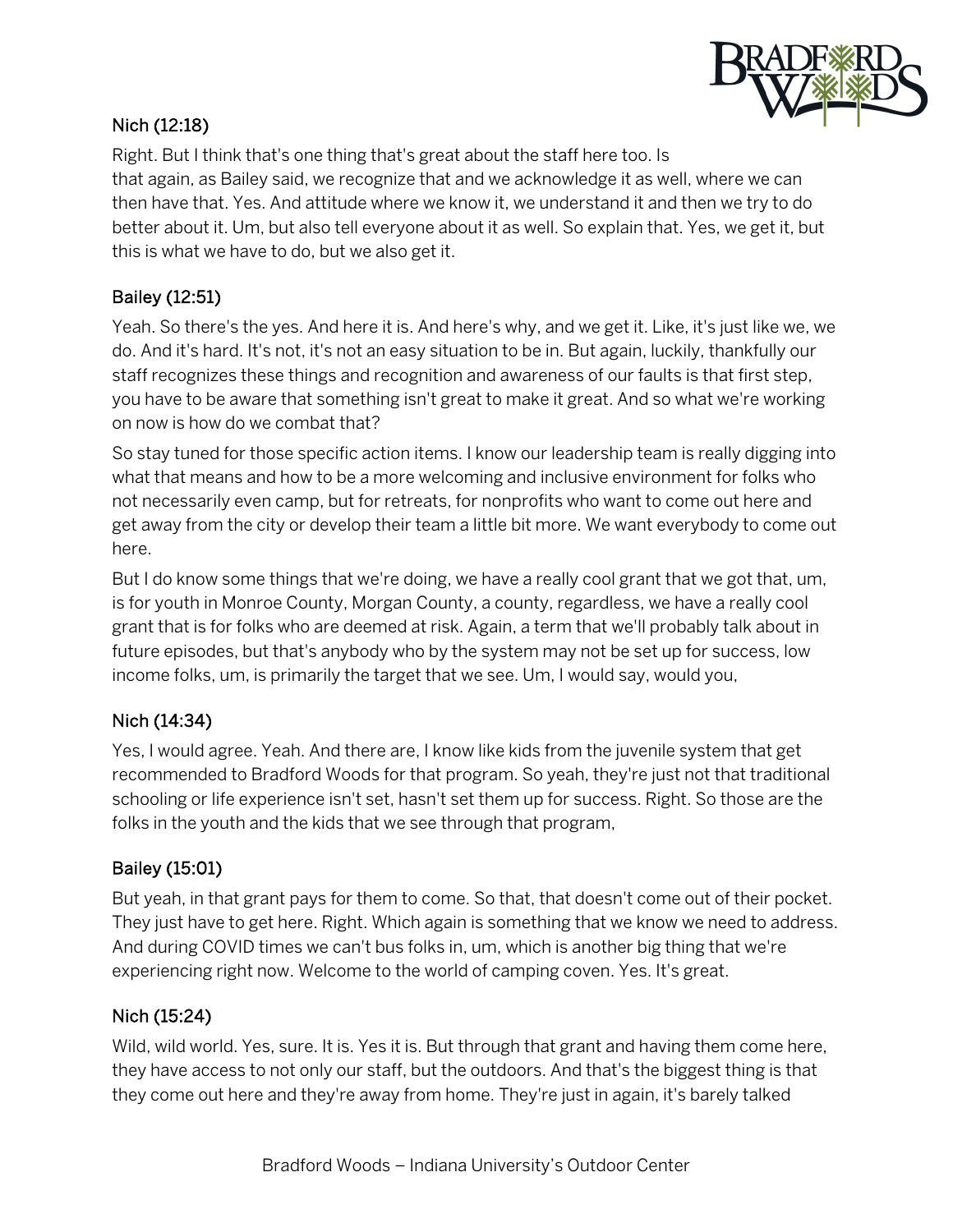

about that serene experience, thinking back to that, um, food, this grant, we can give those kids access to that. So, and that's what really, for us,

that's really what outdoors for all is, is finding those programs and being able to facilitate those moments, um, for more than just our summer campers for people outside of that whole realm. So yeah, yeah, definitely a lot.

## Bailey (16:19)

So yeah, that's, that's, we know that this is an overarching concept. We know that we are just digging into this and you might have questions. You might have more questions than maybe we answered on what inclusion is. Please send us that information. This is posted on our website. You can find our contact info on that. Feel free to email either me or Nich with questions you may have. We'll answer them on the next podcast or we'll email you directly kind of whatever you might prefer. But if you have questions, ask if you have curiosities, we want to know that!

## Nich (17:01)

We want to interact with all of you and one get to know you all better, but again, as Bailey said, we're not experts in this, but we'll, we'd love to just chat and have these conversations.

It's really, the first piece is just talking about it and having those open and honest conversations about this or any of the other podcasts we do, or any questions you have about our experiences or knowledge.

We'd love to just sit and chat like we're doing right now, um, for the podcast, uh, with you all and answer those questions and really connect with you all, more than just talking at you through your screen or phone, right?

## Bailey (17:47)

Yeah! And I'm glad that we're doing this kind of intro to this inclusion in the outdoor series. That's going to be on our podcast is because we want you to know that Bradford Woods cares. Cares about everybody who comes onto our property, whether that is our staff, the campers, the retreaters, the wildlife, even, you know, environmental stewardship is something we care about too.

But we care and we want to do whatever it is that we can do to make you feel like you can come out here. So let us know how we can do that but the next time we have an inclusion in the outdoor series, we're going to be talking about what Bradford Woods does best, which is ability and universal design and how we do it out here. So what it looks like, what those words mean. And yeah, bring in an expert.

## Nich (18:49)

Yes. It's a huge part of Bradford Woods from top to bottom and left to right, so it'll be exciting.